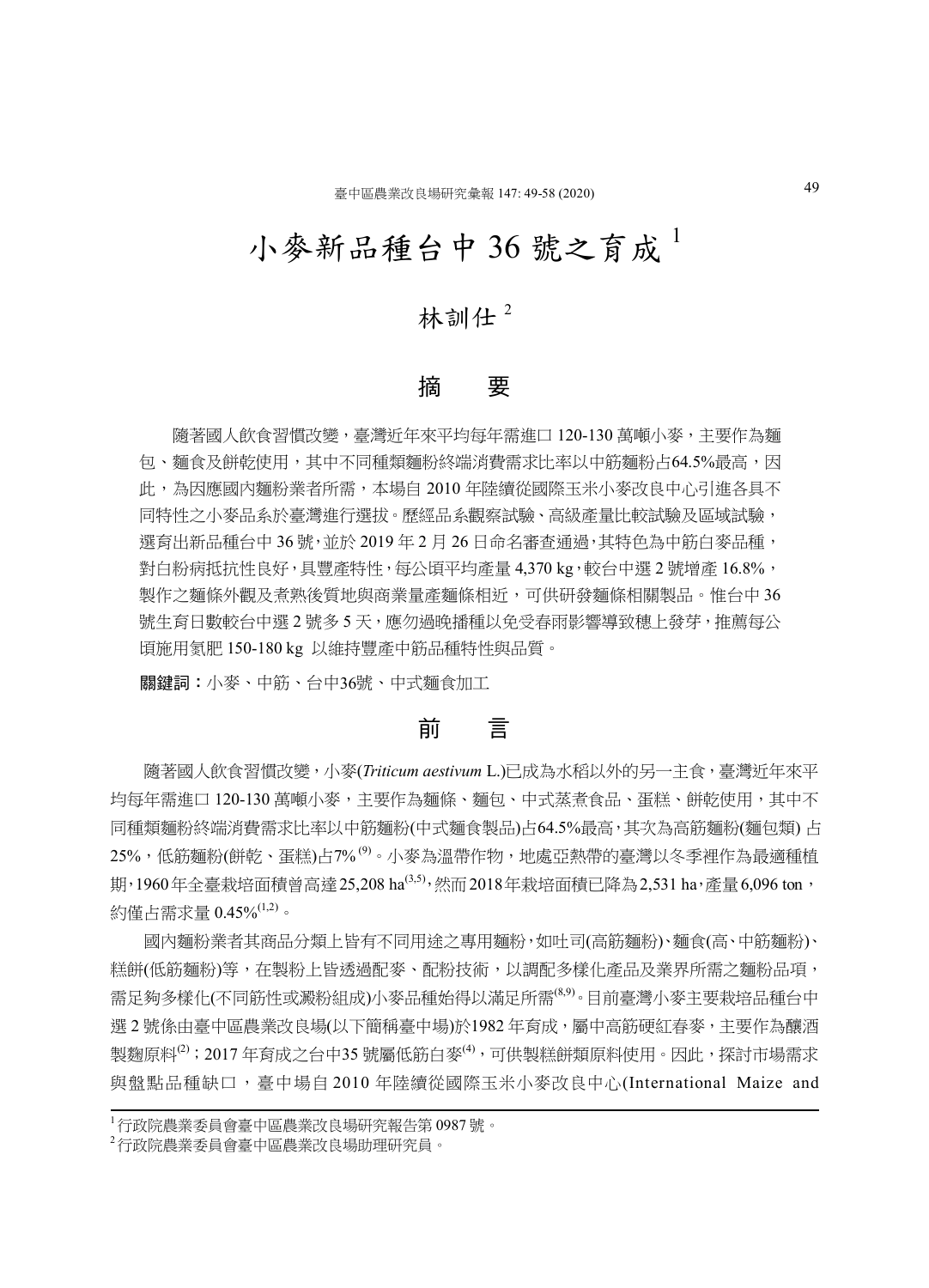WheatImprovement Center, CIMMYT)引進各具不同特性之小麥品系於臺灣進行選拔,期能選育出豐 產、抗病性良好之中筋小麥品種。

# 材料與方法

#### 一、親本來源

新品種小麥台中36號(Taichung No. 36, TC 36)係 2010年自 CIMMYT引進之 HTWSN#94品系, 經純系選種而得,2011 年進行品系比較試驗,2012 年及 2013 年進行高級產量試驗,2013 年及 2014 年進行區域試驗與病害檢定,2014 年進行氮肥試驗及品質檢定。

#### 二、品系比較試驗

2011 年 11 月至 2012 年 4 月於臺中場場內試驗田進行,參試品系為自CIMMYT 引進之 167 個 品系,以點播種植,採雙行區、株距 15 cm、行距 30 cm、行長 1 m、每穴點播 2 粒種子進行試驗, 萌芽後間拔保留單株,調查項目包括抽穗日數、生育日數、株高、一穗粒數、千粒重及單株產量。

#### 三、高級產量比較試驗

2012 年 11 月至 2013 年 4 月、2013 年 11 月至 2014 年 4 月於臺中場場內試驗田進行,參試品 系為自CIMMYT引進,經品系比較試驗表現優良的5個品系,田間採隨機完全區集設計(Randomized complete block design, RCBD)、4 重複、4 行區、行距 30 cm、行長 3 m,條播種植,以台中選 2 號 (Taichung Sel No. 2, TCS 2)為對照品種,成熟後割取中間 2 行植株進行農藝性狀調查,調查項目包 括抽穗日數、生育日數、株高、穗數、一穗粒數、千粒重、產量。

#### 四、區域試驗

2013 年 11 月至 2014 年 4 月、2014 年 11 月至 2015 年 4 月於彰化縣大村鄉(Dacun)、臺中市 大雅區(Daya)、彰化縣大城鄉(Dacheng)、嘉義縣東石鄉(Dongshih)進行,參試品系為自CIMMYT 引 進, 經品系比較試驗、高級產量比較試驗表現優良的 5 個品系, 田間採隨機完全區集設計, 4 重複、  $6$  行區、行距 30 cm、行長 5 m,條播種植,以台中選 2 號為對照品種,成熟後每試區割取 1 m<sup>2</sup> 進 行農藝性狀調查,調查項目包括產量(以單位面積換算公頃產量)、穗數、一穗粒數、千粒重、生育 日數及株高。

#### 五、氮肥效應試驗

2014 年 11 月至 2015 年 4 月於臺中場場內試驗田進行,田間採隨機完全區集設計,以 4 行區, 行距 30 cm、行長 3 m,條播種植,氡素處理等級分 60、120、150、180 kg ha<sup>-1</sup> 等 4 級,磷矸施用 54 kg ha $^{-1}$ ,氧化鉀施用 60 kg ha $^{-1}$ ,基肥為氮肥及鉀肥 50%磷肥全量於播種時施用,追肥為氮肥及 鉀肥50%於分蘗期施用,調查項目包括抽穗日數、生育日數、株高、穗數、一穗粒數、千粒重、產 量。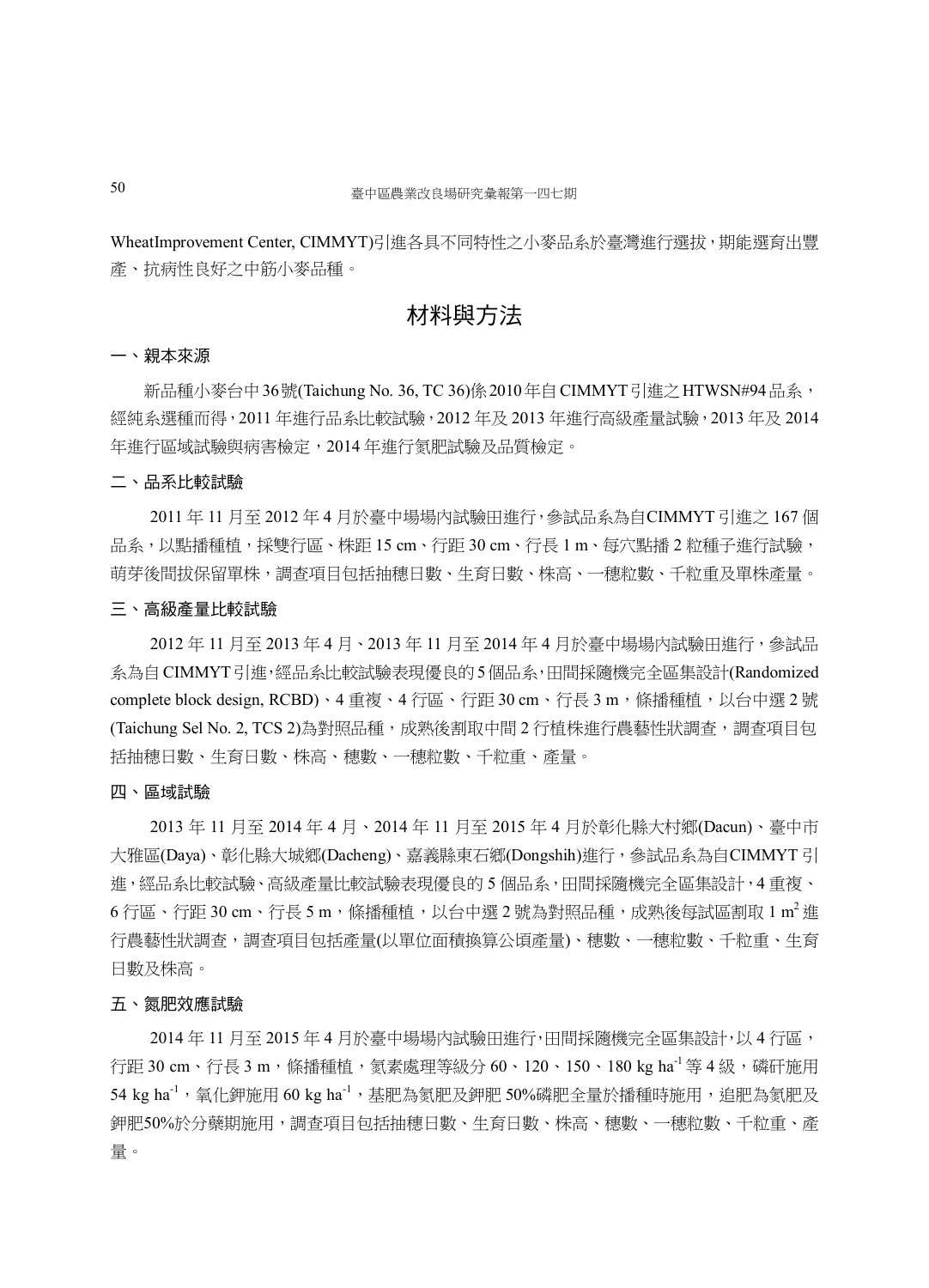#### 六、病害調查:白粉病自然發生等級

白粉病調查於 2013、2014年區域試驗時進行,調查方式為小麥生育達乳熟期(Zadoks stage 73)<sup>(15)</sup> 時,自各試驗區隨機選取20株植株,觀察其植株白粉病病斑感染情形,調查標準及反應如下:0為 極抗(HR);1 為抗(R);3 為中抗(MR);5 為中感(MS);7 為感(S);9 為極感(HS)。

#### 七、品質檢定

試驗以 2014 年臺中場區域試驗採收後之穀粒分別進行全麥粉粗蛋白質含量、白麵粉粗蛋白質 含量、濕麵筋、乾麵筋、麵筋指數、沉降係數及出粉率分析,並以台中選 2 號及硬紅冬麥(Hard Red Winter, HRW)為對照,其中硬紅冬麥為我國中筋小麥主要進口商業材料。分析項目中,粗蛋白質含 量與筋性相關,沉降係數則與 α-amylase 活性有關,高於 300 sec 代表種子未發生穗上發芽,出粉 率為種子經潤麥磨粉後所得之白麵粉比率。

(一)磨粉及粗蛋白質含量分析:

利用磨粉機(Laboratory Mill 3100, Perten Instruments, Sweden)以篩網孔徑 0.8 mm 磨製全 麥粉,以磨粉機(CD 1 Mill, Chopin Instruments, France)磨製白麵粉並計算出粉率,研磨完成後 測量其水分含量,並利用近紅外光分析儀(NIR DA7200, Perten Instruments, Sweden)進行粗蛋 白質含量分析,並將分析結果換算粗蛋白質含量至 12%水分含量之基準(8)。 (二)全麥粉麵筋性質測定

以美國穀物化學分析協會(AACC method 38-12)之方法分析<sup>(10)</sup>。秤取已研磨之全麥粉 10 g 倒入洗槽中,加入 4.8 mL 2% NaCl 溶液並輕搖水槽使水分均勻分佈,置洗槽於洗筋系 統 (Glutomatic System, Perten Instruments, Huddinge, Sweden)中的自動洗筋機(Glutomatic gluten washer 2200)定位固定,即進行 2 次洗筋。於洗筋程序完畢後取下整塊麵筋,將其置於 麵筋離心卡匣(Gluten index centrifuge 2015)中進行離心脫水,待離心後先以不鏽鋼刮片刮下卡 匣中通過濾網之麵筋秤重並記錄其重量,再將仍遺留在卡匣上之麵筋取下秤重,以取得總麵 筋重,此即用來計算樣品濕筋含量及濕筋指數。另外,用鉗子將濕筋置於已預熱 150℃之乾 筋機 (Gluten dryer, Glutork 2020)的中央, 蓋上蓋子後按定時器鈕, 待 4 min 後乾燥完畢, 取 出並秤重,此即用來計算樣品之乾筋含量。

計算公式如下:

- 1. 濕筋含量(wet gluten)(%)=[(總濕筋×10)×(100-樣品之水分含量%)]/100-樣品之水分含量  $\frac{0}{0}$
- 2. 麵筋指數(gluten index)=(遺留在濾網上的麵筋量(g)×100)/總麵筋(g)
- 3. 乾筋含量(dry gluten)(%)=總乾筋重×10
- 4. (濕筋)保水力=濕筋重(%)-乾筋重(%)

(三)沉降係數分析(falling number, sec. )

以美國穀物化學分析協會(AACC method 56-81B)(11)之方法分析。秤取已研磨之全麥粉 7 g 倒入黏度管中,加入25 mL 去離子水並以橡膠塞塞住管口,手搖動 40 次使之形成均勻懸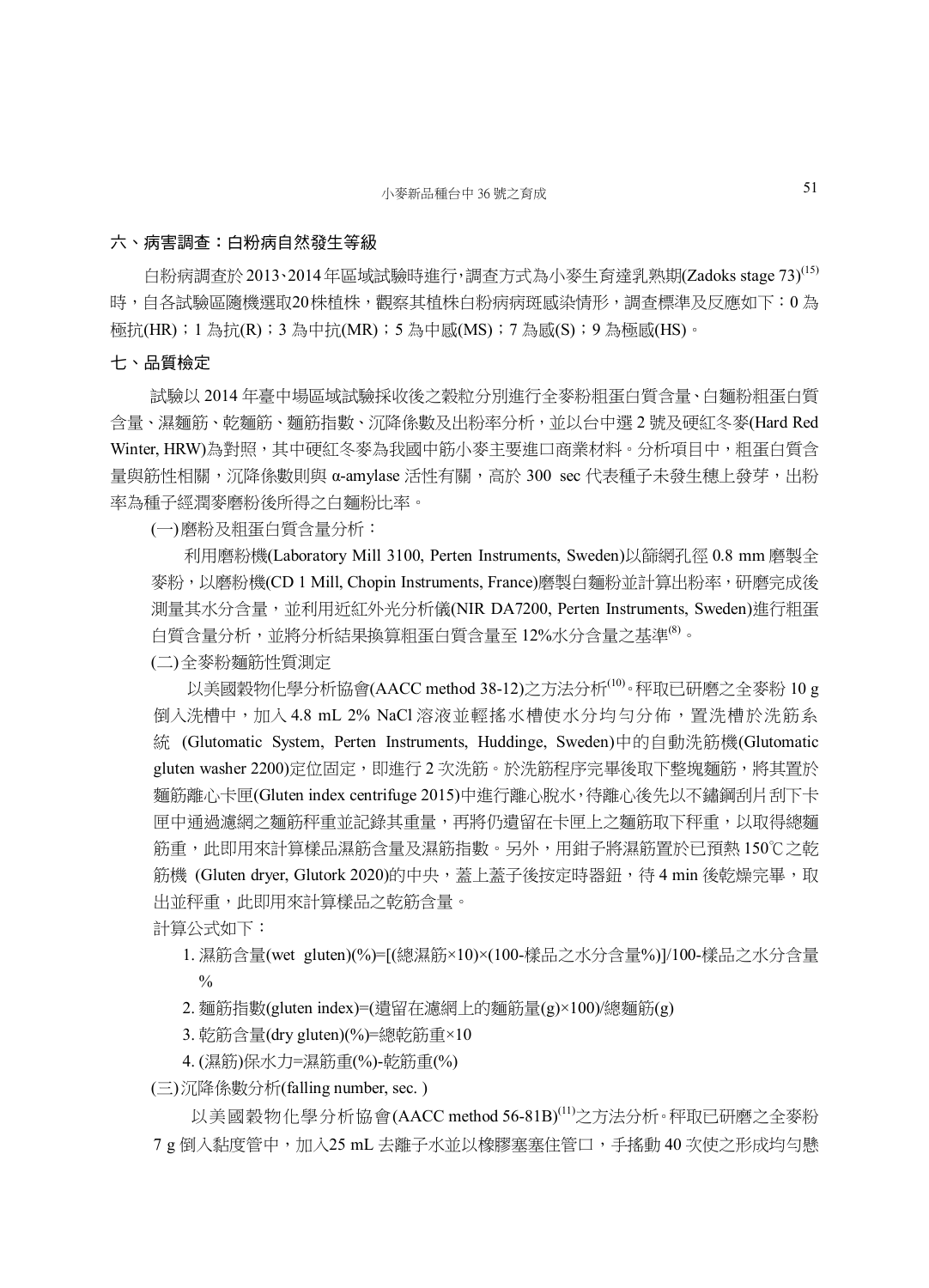浮液,取出橡膠塞將管壁殘留物刮進懸浮液中,放入已預熱至100℃之沉降係數測定儀 (Falling number FN1900, Perten Instruments, Sweden), 於機器內先攪拌至 60 sec 促使澱粉糊化 後,啟動器停止於頂部位置,將黏度管攪拌器釋放,在其自身重力作用下於凝膠化懸浮液中 開始下降,當樣品從頂部落至底端之秒數(sec)即為沉降係數<sup>(8)</sup>。

## 結果與討論

#### 一、品系比較試驗

新品系比較試驗於 2011 年冬季裡作進行。參試品系共 167 個,試驗調查顯示,台中 36 號抽穗 日數 68 日,較台中撰 2 號多 8 日,牛育日數 141 日,較台中撰 2 號多 5 日,株高、一穗粒數及單 株產量皆略高於對照品種(表一)。

表一、小麥台中 36 號於 2011 年品系比較試驗之農藝性狀表現

Table 1. Performance of agronomic characteristic of wheat TC 36 in lines comparative trial in year 2011

| Variety          | DН   | DM    | PH   | GS | GW   | Yield                    |
|------------------|------|-------|------|----|------|--------------------------|
|                  | 'day | (day) | (cm) |    | (g)  | $(g$ plant <sup>-1</sup> |
| TC 36            | 68   | 141   | 89   | 42 | 44.5 | 42.0                     |
| TCS <sub>2</sub> | 60   | 136   | 86   | 41 | 45.i | 39.1                     |

DH: days to heading, DM: days to maturity, PH: plant height, GS: grains per spike, GW: 1000-kernel weight.

#### 二、高級產量比較試驗

高級產量比較試驗於 2012 及 2013 年冬季裡作進行。2012 年試驗結果顯示,台中 36 號抽穗日 數較台中選 2 號多 9 日,生育日數則多 5 日,株高、一穗粒數、千粒重與對照品種無顯著差異,單 位面積穗數與產量顯著高於對照品種,公頃產量可達 4,797 kg。2013 年試驗顯示, 台中 36 號抽穗 日數與生育日數亦略高於台中選 2 號,其餘性狀差異程度與 2012 年相同,公頃產量達 4,336 kg (表 二)。

表二、小麥台中 36 號於高級產量比較試驗之產量及農藝性狀

|  | Table 2. The yield and agronomic characteristic of wheat TC 36 in advanced trial |  |  |  |
|--|----------------------------------------------------------------------------------|--|--|--|
|  |                                                                                  |  |  |  |

| Year | Variety          | DH     | DМ     | PH               | <b>SN</b> | GS  | GW                | Yield                 |
|------|------------------|--------|--------|------------------|-----------|-----|-------------------|-----------------------|
|      |                  | (days) | (days) | $^{\prime}$ cm)  |           |     | (g)               | $(\text{kg ha}^{-1})$ |
| 2012 | TC 36            | 68     | 140    | 90a <sup>1</sup> | 215a      | 46a | 48.5a             | 4,797a                |
|      | TCS <sub>2</sub> | 59     | 135    | 87a              | 184b      | 45a | 48.6a             | 4.024b                |
| 2013 | TC 36            | 69     | 139    | 87a              | 205a      | 45a | 47.0a             | 4,336a                |
|      | TCS <sub>2</sub> | 61     | 134    | 85a              | l 80b     | 44a | 46.5 <sub>b</sub> | 3,683b                |

DH: days to heading, DM: days to maturity, PH: plant height, SN: spike number per square meter, GS: grains per spike, GW: 1000-kernel weight.

<sup>1</sup>Means with the same letter are not significantly different at  $5\%$  level by Fisher's LSD test.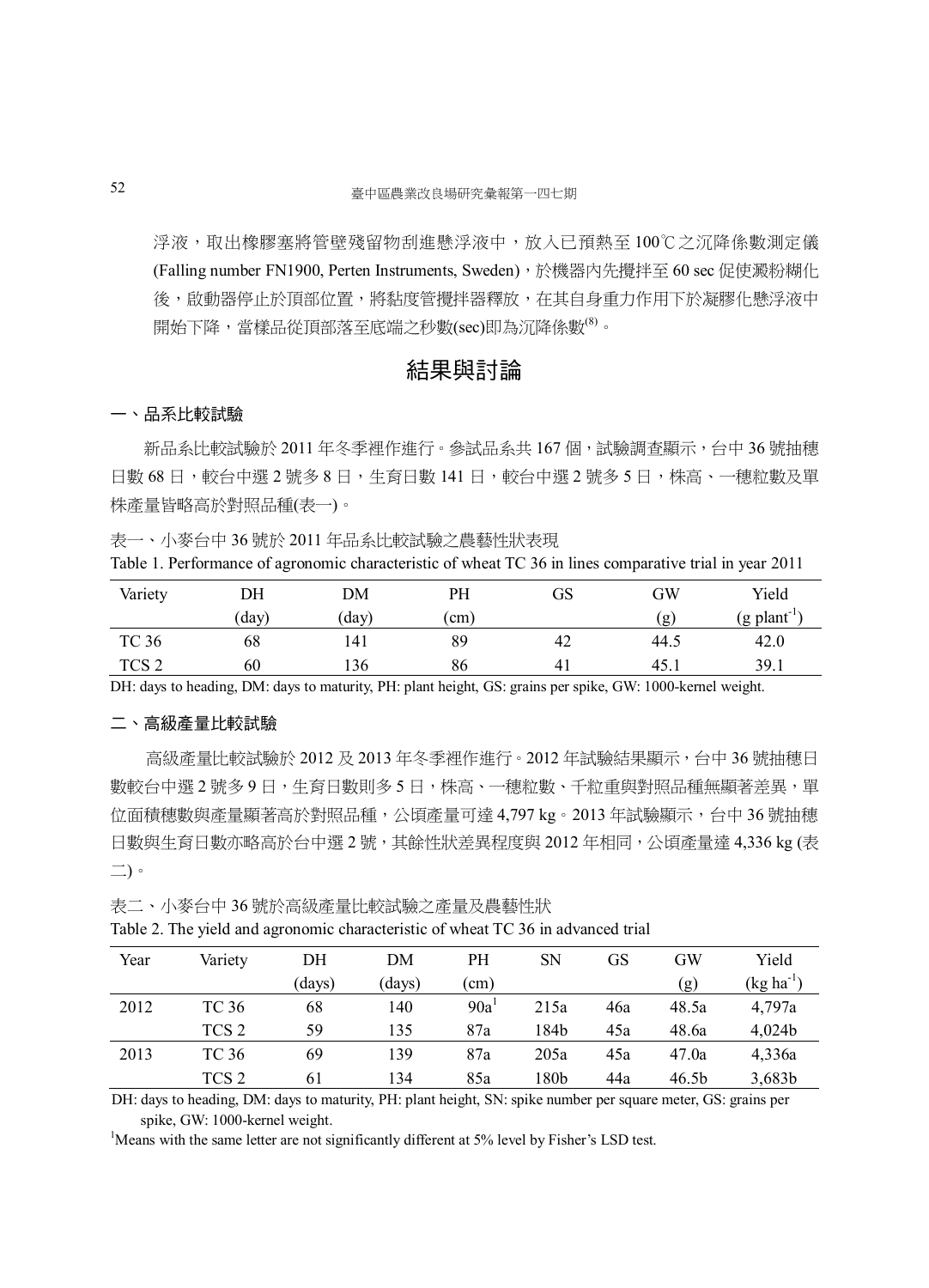#### 三、區域試驗

台中 36 號區域試驗於彰化縣大村鄉、臺中市大雅區、彰化縣大城鄉、嘉義縣東石鄉進行。2013 年結果顯示,台中 36 號在各地區產量表現皆優於台中選 2 號,其中以大雅 4,644 kg ha<sup>-1</sup> 最佳,最 低為大城 4,192 kg ha<sup>-1</sup>,四處區域試驗平均產量為 4,385 kg ha<sup>-1</sup>,較對照品種增產 16.9%。2014年區 域試驗結果顯示,台中 36 號在各地產量表現皆顯著較對照品種增產,其中以大雅產量的 4,564 kg ha<sup>-1</sup>為最高,最低為東石 4,084 kg/ha。四處區域試驗平均產量為 4,355 kg ha<sup>-1</sup>,較對照品種增產 16.6%(表三)。綜合 2013 及 2014 年區域試驗結果, 台中 36 號具豐產特性, 每公頃產量達 4.370 kg, 較對照品種台中選 2 號增產 16.8%。

台中 36 號在 2013 年區域試驗之產量構成要素與農藝性狀表現調查顯示,生育日數多台中選 2 號 5 天,產量構成要素中,台中36 號平均穗數多台中選 2 號 30 穗,千粒重高 0.3 g;2014 年區域 試驗之產量構成要素與農藝性狀表現調查顯示,台中 36 號生育日數多台中撰 2 號 4 天,平均穗數 多台中選 2號 31 穗,千粒重低 0.2 g(表四)。綜上可知,台中 36 號較台中選 2 號豐產之主要係因其 分蘗能力較佳,平均單位面積穗數較多。

表三、小麥台中 36 號於區域試驗之產量

| Year | Variety                  |            | Regional yield $(kg ha^{-1})$ |            |            |       |  |  |  |  |
|------|--------------------------|------------|-------------------------------|------------|------------|-------|--|--|--|--|
|      |                          | Dacun      | Daya                          | Dacheng    | Dongshih   |       |  |  |  |  |
| 2013 | TC 36                    | $4,454$ ** | $4,644$ <sup>*</sup>          | $4,192$ ** | $4,249$ ** | 4,385 |  |  |  |  |
|      | TCS <sub>2</sub>         | 3,769      | 4,217                         | 3,578      | 3,484      | 3,762 |  |  |  |  |
|      | TC 36/TCS $2\frac{6}{9}$ | 113.5      | 108.5                         | 110.3      | 109.3      | 116.9 |  |  |  |  |
| 2014 | TC 36                    | $4,437***$ | $4,564$ <sup>*</sup>          | $4,334$ ** | $4,084$ ** | 4,355 |  |  |  |  |
|      | TCS <sub>2</sub>         | 3,856      | 4,079                         | 3,574      | 3,454      | 3,741 |  |  |  |  |
|      | TC 36/TCS $2\frac{6}{9}$ | 115.1      | 111.9                         | 121.3      | 118.2      | 116.6 |  |  |  |  |

Table 3. The yield of wheat TC 36 in the regional trial

\*,\*\*: Significant difference at 0.05 and 0.01 levels by student's t-test, respectively.

|  | 表四、小麥台中 36 號於區域試驗之產量構成要素與農藝性狀 |  |
|--|-------------------------------|--|
|--|-------------------------------|--|

|  |  | Table 4. The yield components and agronomic characteristic of wheat TC 36 in the regional trial |  |
|--|--|-------------------------------------------------------------------------------------------------|--|
|  |  |                                                                                                 |  |

|      |          |           |       | TC 36                     |         | TCS <sub>2</sub> |           |           |         |
|------|----------|-----------|-------|---------------------------|---------|------------------|-----------|-----------|---------|
| Year | Location | <b>SN</b> | GS    | GW                        | DM      | <b>SN</b>        | <b>GS</b> | <b>GW</b> | DM      |
|      |          |           |       | $\left( \text{g} \right)$ | (days)  |                  |           | (g)       | (days)  |
|      | Dacun    | 210       | 44    | 48.2                      | 139     | 180              | 44        | 48.1      | 134     |
|      | Daya     | 215       | 45    | 48.0                      | 137     | 190              | 45        | 49.0      | 130     |
|      | Dacheng  | 201       | 43    | 48.5                      | 136     | 174              | 43        | 47.5      | 132     |
| 2013 | Dongshih | 205       | 43    | 48.2                      | 136     | 169              | 44        | 46.8      | 133     |
|      | Range    | 201-215   | 43-45 | 48.0-48.5                 | 136-139 | 169-190          | 43-45     | 46.8-49.0 | 130-134 |
|      | Average  | 208       | 44    | 48.2                      | 137     | 178              | 44        | 47.9      | 132     |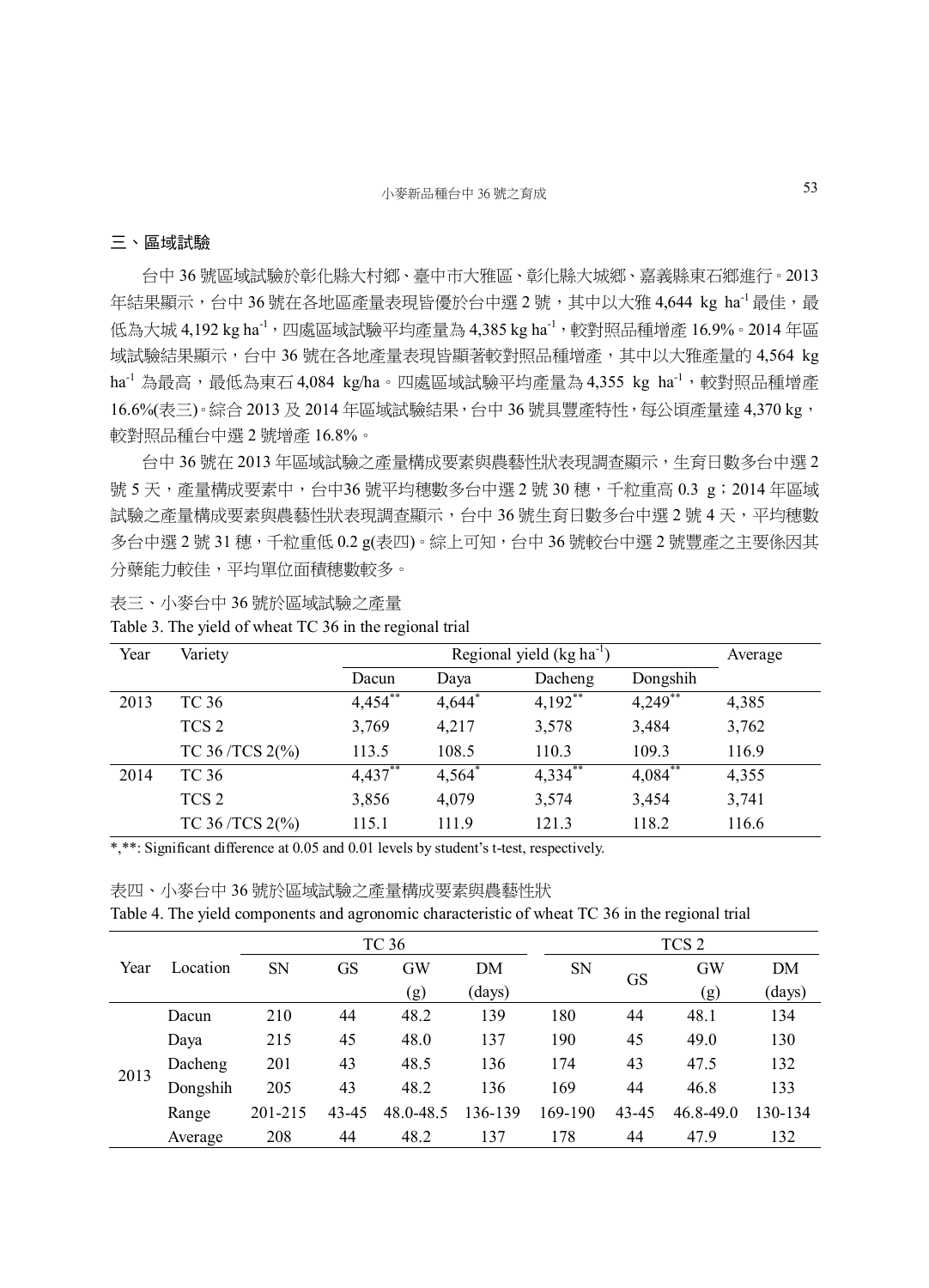54 臺中區農業改良場研究彙報第一四七期

|      | Dacun    | 205     | 45        | 48.1      | 138     | 178     | 45        | 48.4      | 133     |
|------|----------|---------|-----------|-----------|---------|---------|-----------|-----------|---------|
|      | Dava     | 210     | 45        | 48.3      | 137     | 185     | 45        | 48.6      | 131     |
|      | Dacheng  | 210     | 43        | 48.0      | 136     | 169     | 44        | 48.2      | 134     |
| 2014 | Dongshih | 203     | 42        | 47.9      | 136     | 170     | 42        | 48.0      | 132     |
|      | Range    | 203-210 | $42 - 45$ | 47.9-48.3 | 136-138 | 169-185 | $42 - 45$ | 48.0-48.6 | 131-134 |
|      | Average  | 207     | 44        | 48.1      | 137     | 176     | 44        | 48.3      | 133     |

SN: spike number per square meter, GS: grains per spike, GW: 1000-kernel weight, DM: days to maturity.

#### 四、氮肥效應試驗

 氮肥效應試驗之農藝性狀及產量表現顯示,不同氮肥施用量對台中 36 號及台中選 2 號之抽穗 日數、生育日數及株高皆無顯著影響,台中 36 號於氡素 150 及 180 kg ha<sup>-1</sup> 施用量下具較高產量, 相較於氦素 60 kg ha<sup>-1</sup> 施用量分別增產 29%及 36%,主要係因穗數、一穗粒數及千粒重增加所致, 其次為氨素 120 kg ha<sup>-1</sup> 施用量之 4.285 kg ha<sup>-1</sup> (表五)。台中選 2 號對氨肥效應亦與台中 36 號有相同 趨勢, 氮素 150 及 180 kg ha<sup>-1</sup> 施用量下, 較 60 kg ha<sup>-1</sup> 分別增產 24%及 28%。收穫後種子磨製全麥 粉進行粗蛋白質含量分析,結果顯示,台中 36 號粗蛋白含量隨氮肥施用量增加而提高,氮素 150 kg ha<sup>-1</sup>及 180 kg ha<sup>-1</sup> 施用量下有較佳品質表現, 氮素 60 kg ha<sup>-1</sup> 施用量下粗蛋白質含量僅 12.0%。因此, 為維持台中 36 號中筋以上品質,推薦每公頃施用氦肥 150-180 kg $^{(6,7)}$ 。

表五、小麥台中 36 號於氮肥效應試驗之農藝性狀及產量

Table 5. The agronomic characteristics and yield of wheat TC 36 in the response to the nitrogen fertilizer

| Variety          | Nitrogen       | DH     | DM     | <b>PH</b> | <b>SN</b> | <b>GS</b>       | <b>GW</b>         | Yield          |       | WGFP              |
|------------------|----------------|--------|--------|-----------|-----------|-----------------|-------------------|----------------|-------|-------------------|
|                  | level          | (days) | (days) | (cm)      |           |                 | (g)               | $(kg ha^{-1})$ | Index | $\frac{0}{0}$     |
|                  | $(kg ha^{-1})$ |        |        |           |           |                 |                   |                | $\%$  |                   |
| <b>TC 36</b>     | 60             | 68a    | 137a   | 87a       | 195b      | 40 <sub>b</sub> | 47.3 <sub>b</sub> | 3,689c         | 100   | 12.0b             |
|                  | 120            | 68a    | 138a   | 88a       | 205ab     | 44a             | 47.5b             | 4,285b         | 116   | 12.6 <sub>b</sub> |
|                  | 150            | 69a    | 138a   | 90a       | 215a      | 46a             | 48.3a             | 4,777a         | 129   | 13.0a             |
|                  | 180            | 69a    | 138a   | 90a       | 225a      | 46a             | 48.5a             | 5,020a         | 136   | 13.2a             |
| TCS <sub>2</sub> | 60             | 58a    | 133a   | 84a       | 168c      | 41 <sub>b</sub> | 45.3 <sub>b</sub> | 3,120b         | 100   | 12.0b             |
|                  | 120            | 59a    | 133a   | 87a       | 178b      | 45a             | 45.7b             | 3,660ab        | 117   | 12.5a             |
|                  | 150            | 58a    | 133a   | 88a       | 190a      | 44a             | 46.3a             | 3,871a         | 124   | 13.0a             |
|                  | 180            | 58a    | 134a   | 89a       | 195a      | 44a             | 46.5a             | 3,990a         | 128   | 13.5a             |

DH: days to heading, DM: days to maturity, PH: plant height, SN: spike number per square meter, GS: grains per spike, GW: 1000-kernel weight, WGFP: whole grain flour crude protein.

<sup>1</sup>Means with the same letter are not significantly different by Fisher's 5% LSD.

#### 五、病害調查

白粉病發生等級結果顯示,台中36號在大城及東石罹病反應為抗性,大雅及大村為中抗-抗性, 台中選 2 號在大村及東石罹病反應為抗性-中感,大雅及大村為中感-感性。綜上可知,不同區域白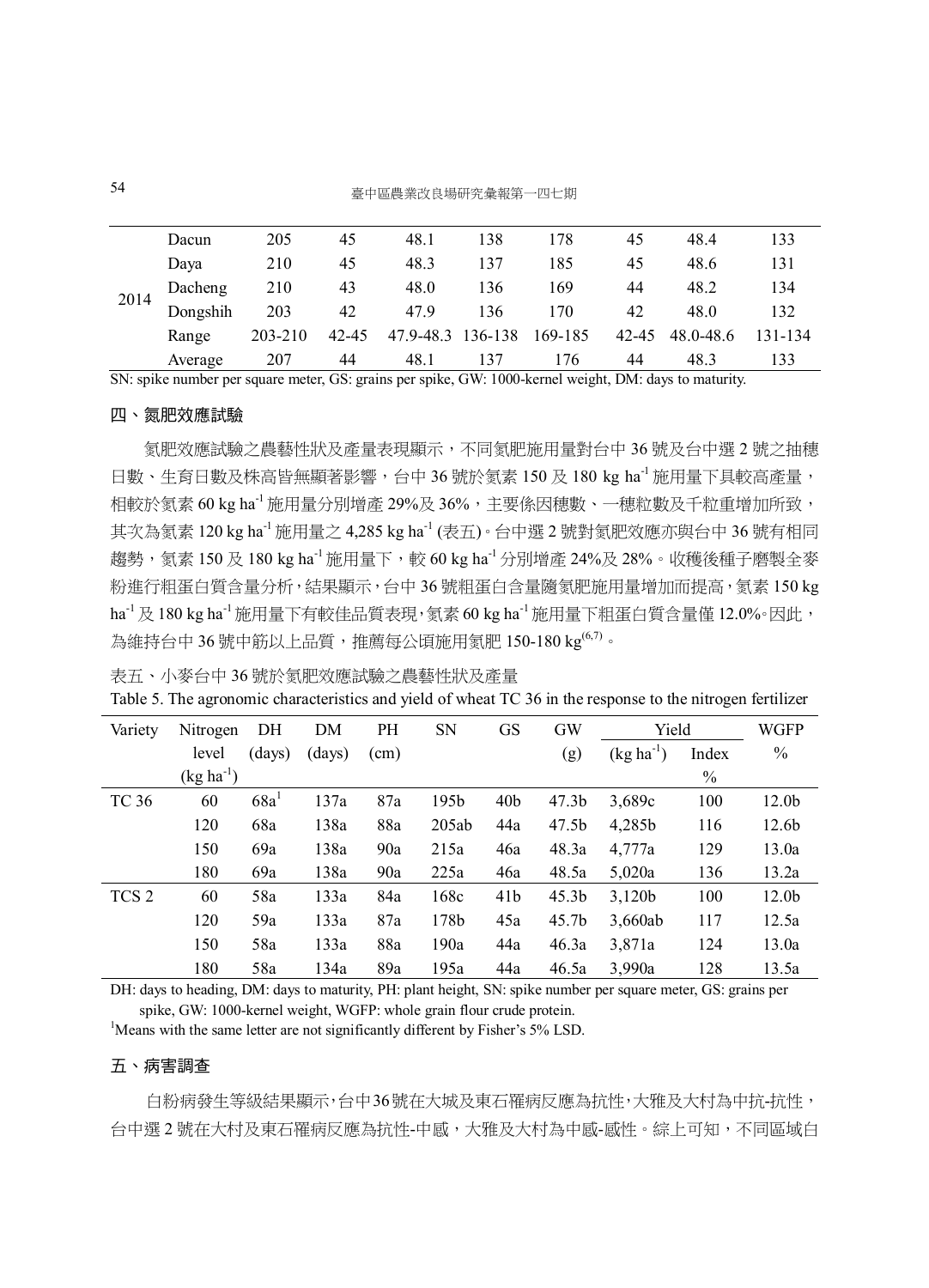粉病罹病反應雖略有差異,但整體而言,台中 36 號為對白粉病較具抗性之品種(表六)。

#### 表六、小麥台中 36 號之白粉病田間發病情形

Table 6. The evaluation of responses to powdery mildew in the field of wheat TC 36 under natural condition

|                  |         | Dacun          |           | Daya  |           | Dacheng        |           | Dongshih |          |
|------------------|---------|----------------|-----------|-------|-----------|----------------|-----------|----------|----------|
| Variety          | Year    | Score          | Reaction  | Score | Reaction  | Score          | Reaction  | Score    | Reaction |
|                  | 2013    |                | <b>MR</b> | 3     | <b>MR</b> |                | R         |          | R        |
| <b>TC 36</b>     | 2014    | 3              | <b>MR</b> | 3     | MR        |                | R         |          | R        |
|                  | Average | $\overline{2}$ | <b>MR</b> | 3     | <b>MR</b> |                | R         |          | R        |
|                  | Range   | $1 - 3$        | MR        | 3     | <b>MR</b> |                | R         |          | R        |
|                  | 2013    | 5              | <b>MS</b> | 7     | S         | 3              | <b>MR</b> |          | R        |
|                  | 2014    | 5              | <b>MS</b> | 7     | S         |                | R         |          | R        |
| TCS <sub>2</sub> | Average | 5              | <b>MS</b> | 7     | S         | $\overline{2}$ | <b>MR</b> |          | R        |
|                  | Range   | 5              | <b>MS</b> | 7     | S         | $1 - 3$        | R         |          | R        |

HR: Highly resistant, R: resistant, MR: moderately resistant, MS: moderately susceptible, S: susceptible, HS: highly susceptible.

#### 六、品質檢定

 試驗以 2014 年臺中場區域試驗採收後之穀粒分別進行全麥粉粗蛋白質(whole wheat flour crude protein)、白麵粉粗蛋白(white flour crude protein)、濕麵筋、乾麵筋、麵筋指數、沉降係數及出粉率 (extraction rate)分析,並以台中選 2 號及主要中筋小麥進口商業材料硬紅冬麥(HRW)為對照。分析 項目中,粗蛋白質含量與筋性相關,沉降係數則與 α-amylase 活性有關,烘焙用麵粉其沉降係數需 高於 300 sec,高於300 sec代表種子未穗上發芽(12,13,14)。出粉率則為種子經潤麥磨粉後所得之白麵 粉比率。試驗調查顯示,台中 36 號全麥粉粗蛋白質含量13.2%,與台中選 2 號及硬紅冬麥無顯著 差異,台中 36 號白麵粉粗蛋白質含量 12.4%, 符合中筋麵粉需求,略高於台中選 2 號及硬紅冬麥, 但三者間亦無顯著差異,台中36號白麵粉濕麵筋及乾麵筋分別為34.8%及12.5%,顯著優於台中選 2 號及硬紅冬麥;麵筋指數則以硬紅冬麥 97 及台中 36 號之 93 較高。台中 36 號、台中選 2 號及硬 紅冬麥沉降係數皆高於 300 sec,符合加工品質要求,無穗上發芽情形;出粉率分析顯示,硬紅冬 麥出粉率 72.5%,略高於台中 36 號 0.7%及台中選 2 號 1%,但三者間無顯著差異 (表七)。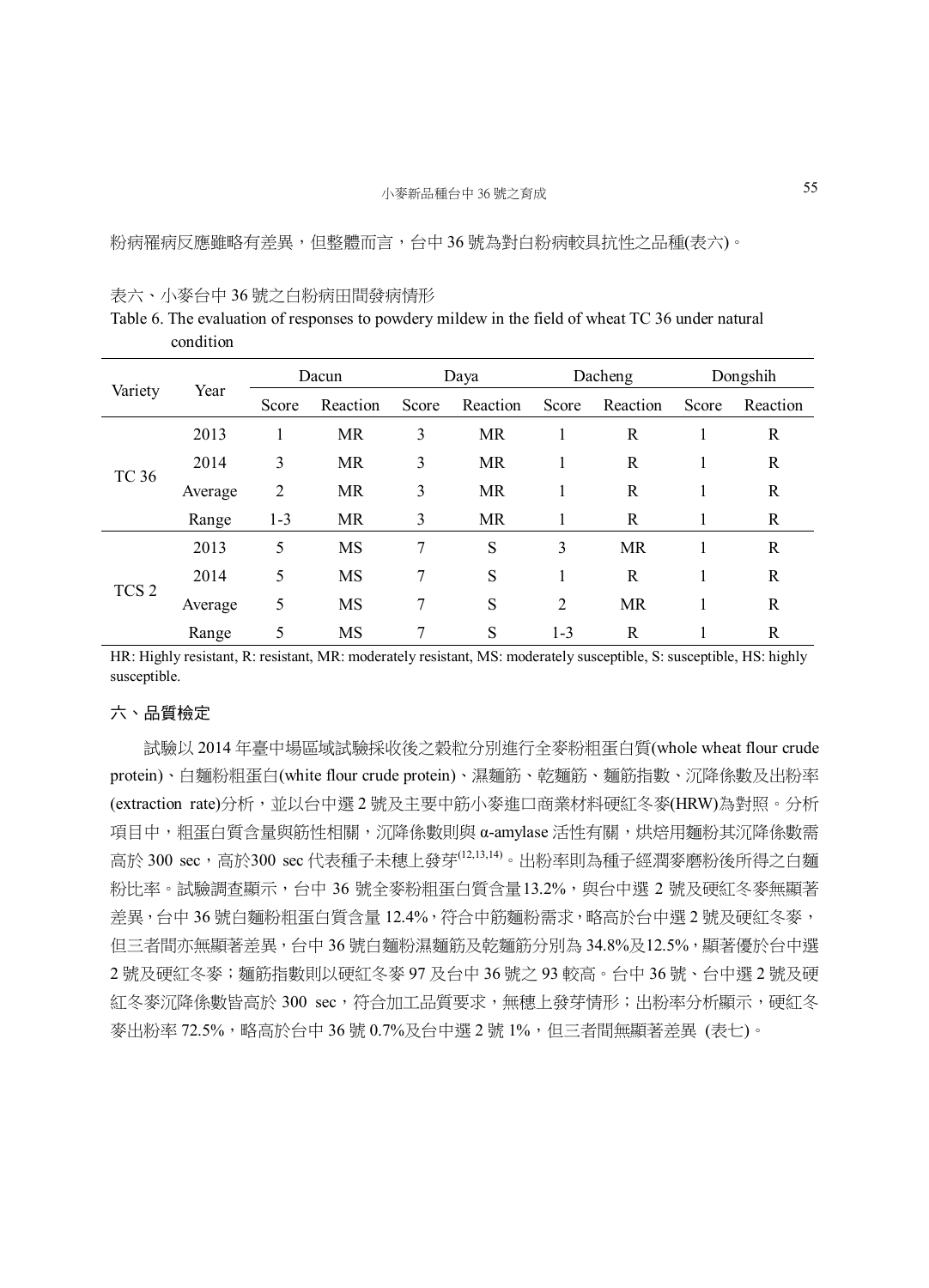|  |  | 表七、小麥台中36號之麵粉品質分析 |  |
|--|--|-------------------|--|
|--|--|-------------------|--|

| Variety          | Whole wheat<br>flour crude<br>protein $(\% )$ | White flour<br>crude protein<br>$\binom{0}{0}$ | Wet<br>gluten<br>$(\%)$ | Dry<br>gluten<br>$(\%)$ | Gluten<br>index | Falling<br>number<br>(sec.) | Extraction<br>rate<br>(%) |
|------------------|-----------------------------------------------|------------------------------------------------|-------------------------|-------------------------|-----------------|-----------------------------|---------------------------|
| TC 36            | 13.2a                                         | 12.4a                                          | 34.8a                   | 12.5a                   | 93a             | 385a                        | 71.8a                     |
| TCS <sub>2</sub> | 13.5a                                         | 12.1a                                          | 29.5 <sub>b</sub>       | 11.0 <sub>b</sub>       | 65 <sub>b</sub> | 355a                        | 71.5a                     |
| <b>HRW</b>       | 13.5a                                         | 11.7a                                          | 31.0 <sub>b</sub>       | 11 2b                   | 97a             | 390a                        | 72.5a                     |

Table 7. Performance of flour quality of wheat TC 36

<sup>1</sup>Means with the same letter are not significantly different at 5% level by Fisher's LSD test.

### 七、品種優缺點

(一) 優點

1. 具豐產特性,產量較台中選 2 號增加 16.8%,每公頃產量達 4,370 kg。

2. 中筋白麥品種,與現有品種具有市場區隔性。

- 3. 對白粉病具抗性,為中抗-抗等級。
- (二) 其他特性

1. 台中 36 號生育日數較台中選 2 號多 5 天,勿過晚播種以免受春雨影響導致穗上發芽。

2. 中筋品種,施用過少氮肥將影響產量與麵粉品質。

#### 八、栽培方法及注意事項

- (一) 播種適期:11 月上旬至 11 月下旬。
- (二) 種植密度:條播最適行距 30 cm,每公頃種子量為 60-80 kg,撒播每公頃種子量 120-150 kg。
- (三) 施肥量與方法:每公頃氮素用量:150-180 kg、磷酐:30-80 kg、氧化鉀:60-90 kg。基 肥:氮肥及鉀肥半量磷肥全量於播種時施用,追肥:氮肥及鉀肥半量於分蘗期施用(硫酸 銨 340-480 kg ha-1、氯化鉀 50-100 kg ha-1)。
- (四) 灌溉與排水:土壤濕潤即可播種,分蘗盛期、開花期及乳熟期各行濕潤灌溉,有助於穀 粒充實及提升產量。
- (五) 台中 36 號為中筋品種,每公頃氮肥施用量勿低於120 kg,以免影響產量與麵粉品質。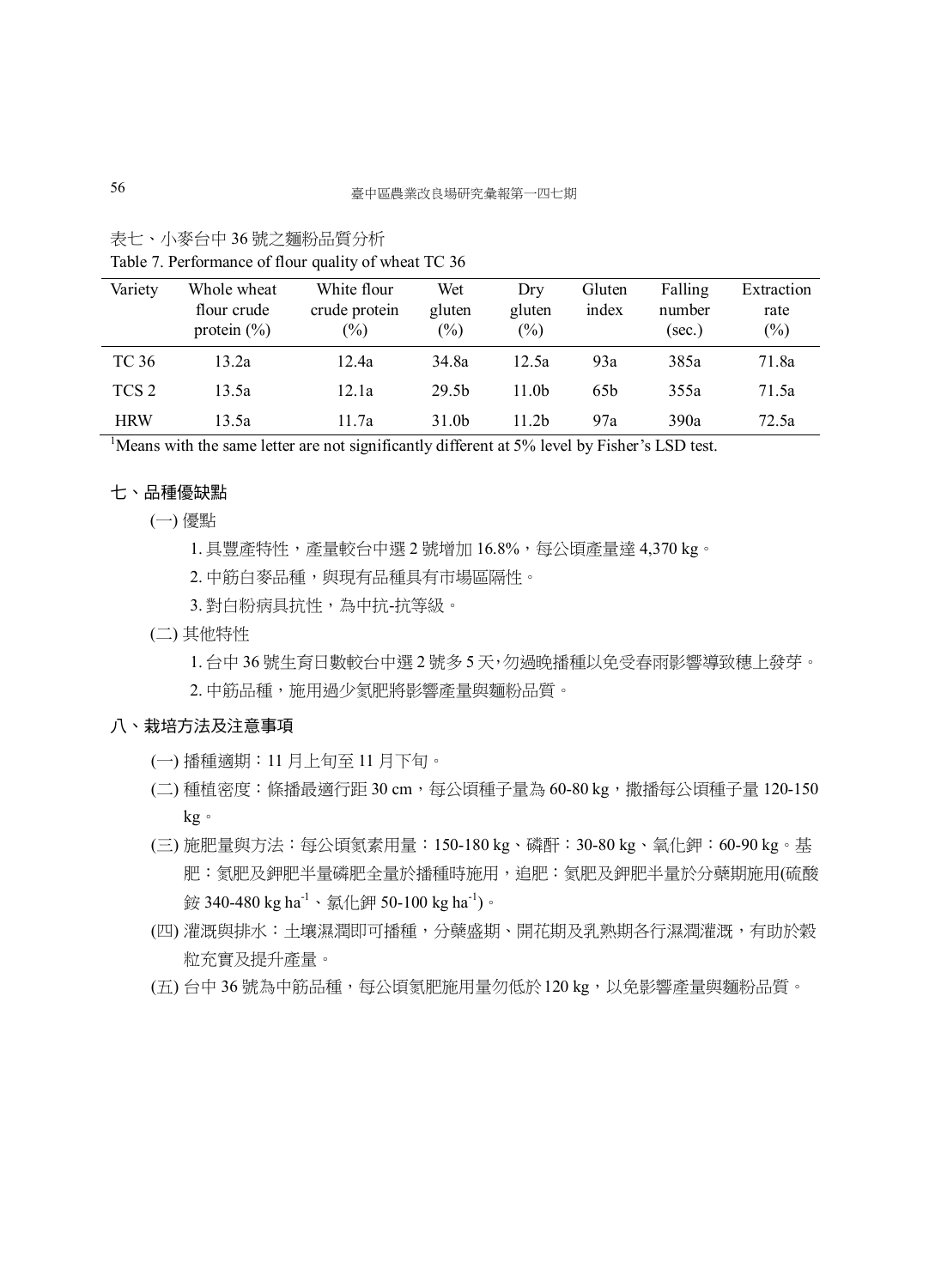## 參考文獻

- 1.行政院農業委員會糧食供需年報 2018 <http://agrstat.coa.gov.tw/sdweb/public/book/ Book.aspx.>。
- 2.行政院農業委員會農業統計資料雜糧生產概況年報 2018

<https://agrstat.coa.gov.tw/sdweb/public/official/OfficialInformation.aspx>。

- 3.沈勳 2005 小麥 p.93-100 臺灣農家要覽 財團法人豐年社。
- 4.林訓仕、郭建志、郭雅紋 2018 小麥新品種台中 35 號之育成 臺中區農業改良場研究彙報 138: 53-61。
- 5.胡凱康、蕭素碧 1994 小麥 p.1-84 臺灣區雜糧發展基金會成立二十週年紀念專輯之一 雜 糧作物各論 I.禾穀類 臺灣區雜糧發展基金會編印。
- 6.黃勝忠 1986 氮素對春小麥農藝性狀及穀粒蛋白質的影響 臺中區農業改良場研究彙報 12: 35-42。
- 7.曾勝雄 1986 栽培密度及氮肥用量對小麥產量之影響 臺中區農業改良場研究彙報 13: 19-26。
- 8.楊金英、林訓仕 2016 氮肥施用時間及施用量對小麥產量與品質之影響 臺中區農業改良場 研究彙報 130: 41-50。
- 9.劉盈志 2016 台灣麵粉廠之經營個案分析-以 T 公司為例 中華大學科技管理學系碩士論 文。
- 10.AACC 2000 Approved methods of the American Association of Cereal Chemists, Method 38-12.02. 11th ed.. MN: The Association St. Paul.
- 11.AACC 2000 Approved methods of the American Association of Cereal Chemists, Method 56-81B. 10th ed.. MN: The Association St. Paul.
- 12.Humphreys, D. G. and J. Noll. 2002. Methods for characterization of preharvest sprouting resistance in a wheat breeding program. Euphytica. 126: 61-65.
- 13.Kettlewell, P. S. 1999. The response of alpha-amylase activity during wheat grain development to nitrogen fertilizer. Ann. Appl. Biol. 134: 241-249.
- 14.Ross, A. S., M. D. Flowers, R. S. Zemetra and T. Kongraksawech. 2012. Effect of grain protein concentration on falling number of ungerminated soft white winter wheat. Cereal Chem. 89: 307-310.
- 15.Russell, G. E., C. R. Andrews and C. D. Bishop. 1976 Development of powdery mildew on leaves of several barley varieties at different growth stages. Annals of applied Biology. 82(3): 467-476.